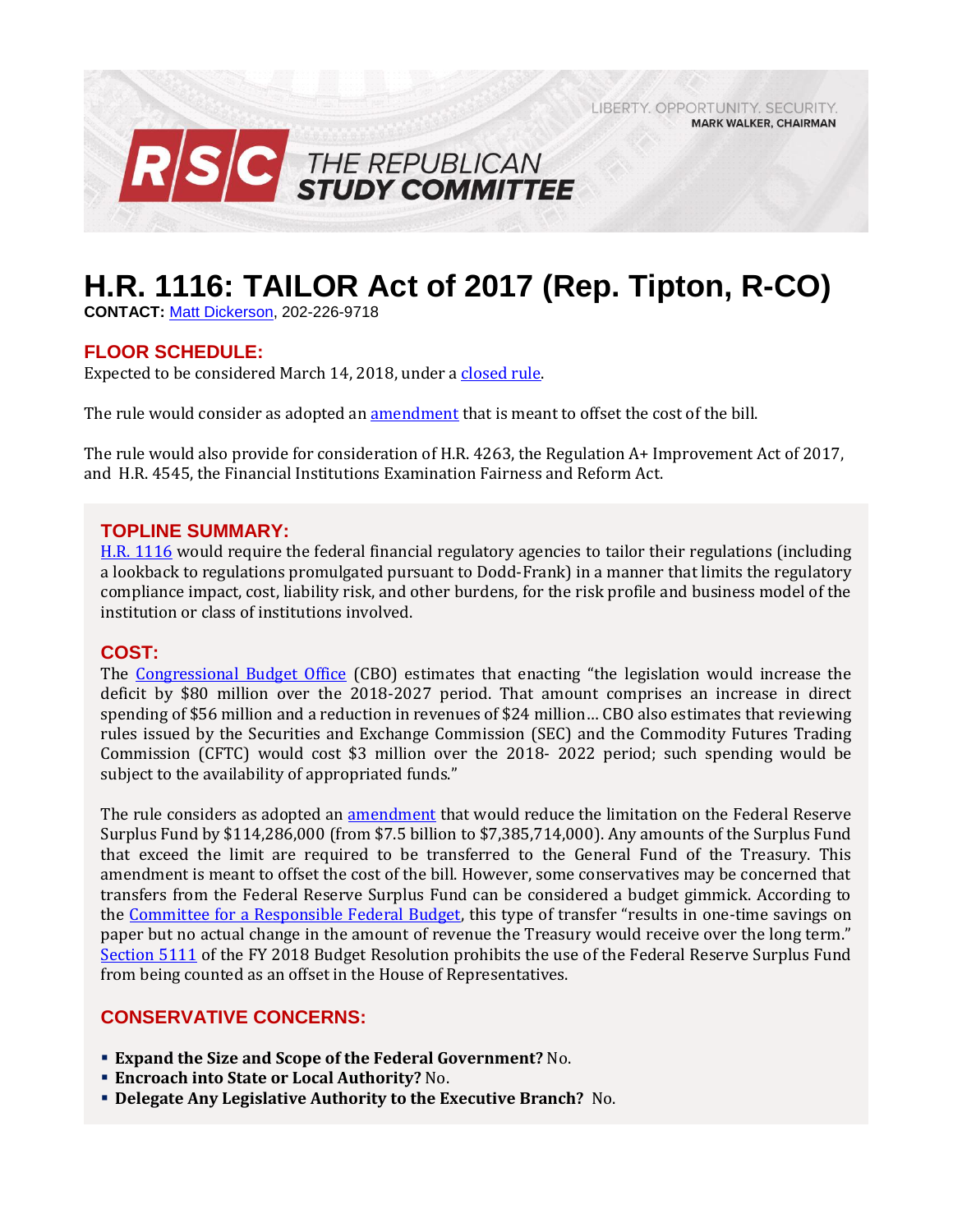#### ▪ **Contain Earmarks/Limited Tax Benefits/Limited Tariff Benefits?** No.

# **DETAILED SUMMARY AND ANALYSIS:**

H.R. 1116 would require federal financial regulatory agencies (the Federal Deposit Insurance Commission (FDIC), the Office of the Comptroller of the Currency (OCC), the National Credit Union Administration (NCUA), the Consumer Financial Protection Bureau (CFPB), and the Federal Reserve) to:

- 1. "take into consideration the risk profile and business models of each type of institution or class of institutions subject to the regulatory action;
- 2. "determine the necessity, appropriateness, and impact of applying such regulatory action to such institutions or classes of institutions; and
- 3. "tailor such regulatory action in a manner that limits the regulatory compliance impact, cost, liability risk, and other burdens, as appropriate, for the risk profile and business model of the institution or class of institutions involved"

for each regulatory action occurring after enactment of the bill.

The bill would require the agencies to take into consideration:

- 1. "the impact that such regulatory action, both by itself and in conjunction with the aggregate effect of other regulations, has on the ability of the applicable institution or class of institutions to serve evolving and diverse customer needs;
- 2. "the potential impact of examination manuals, regulatory actions taken with respect to third party service providers, or other regulatory directives that may be in conflict or inconsistent with the tailoring of such regulatory action…. ; and
- 3. "the underlying policy objectives of the regulatory action and statutory scheme involved."

The bill would require each agency to review all regulations adopted in the seven years prior to the enactment of the bill and apply the requirements of the bill to those regulations. If the requirements would require a revision to the regulation, the agency would be required to revise the applicable regulation within three years.

The bill would require the agencies to disclose how it has applied the requirements of the bill to proposed rulemaking in the Federal Register.

The bill would require the agencies to report to Congress on the actions taken to comply with the bill and for the head of each agency to appear before the House Financial Services Committee and the Senate Banking Committee.

# **COMMITTEE ACTION:**

H.R. 1116 was introduced on February 16, 2017, and referred to the House Financial Services Committee. The Committee marked up and reported the bill on October 12, 2017, by a 39 - 21 vote.

# **ADMINISTRATION POSITION:**

No Statement of Administration Policy is available at this time.